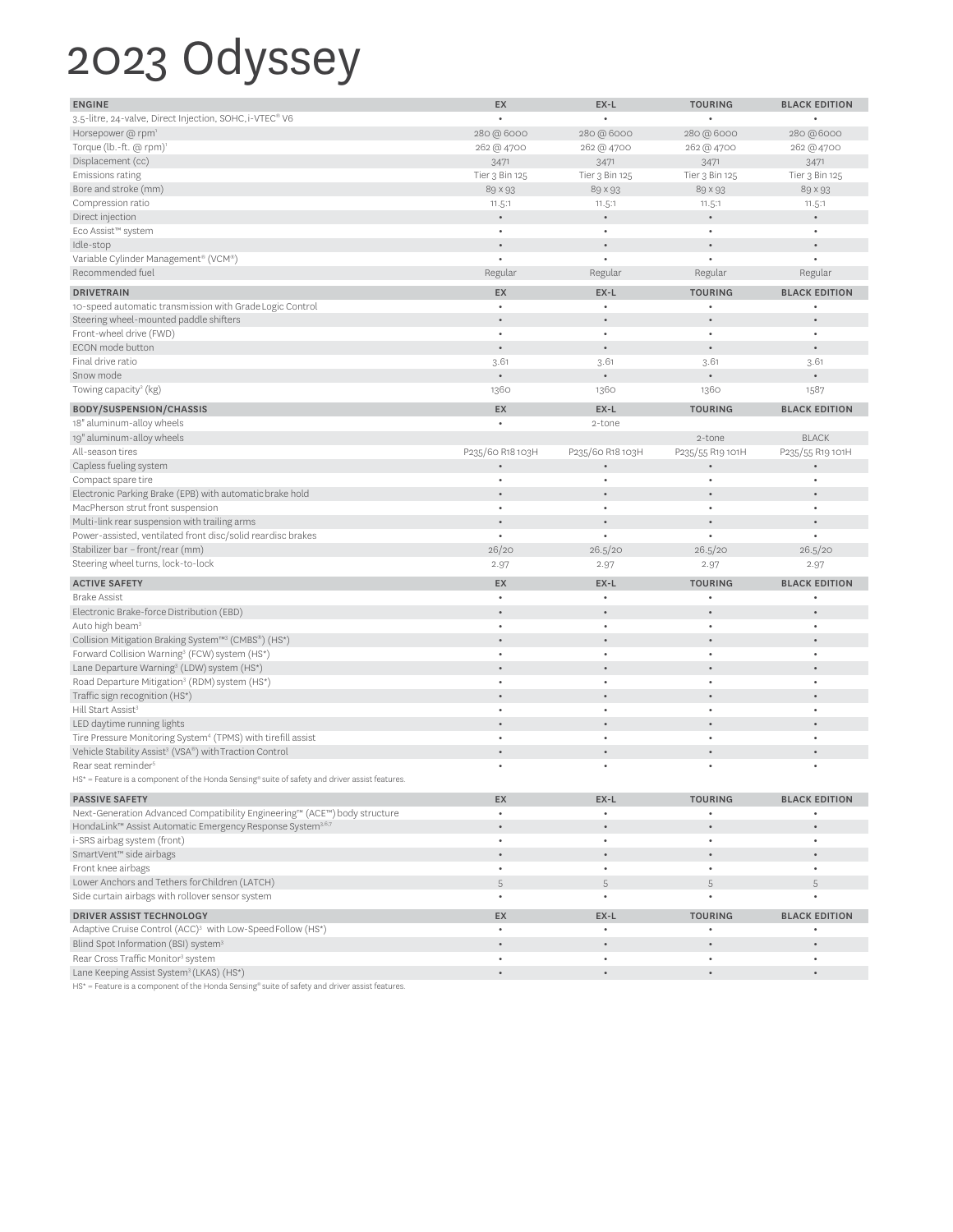| <b>EXTERIOR</b>                                                                                 | EX              | EX-L            | <b>TOURING</b>    | <b>BLACK EDITION</b> |
|-------------------------------------------------------------------------------------------------|-----------------|-----------------|-------------------|----------------------|
| Acoustic windshield                                                                             |                 |                 | ٠                 | $\bullet$            |
| Acoustic front and rear door glass                                                              |                 |                 |                   |                      |
| Active shutter grille                                                                           |                 |                 |                   |                      |
| Auto-dimming side mirrors                                                                       |                 |                 |                   |                      |
| Heated power door mirrors with integrated turn signal indicators                                | $\bullet$       |                 | $\bullet$         |                      |
| Body-coloured parking sensors (4 front/4 rear)                                                  |                 |                 |                   |                      |
| Chrome door handles                                                                             |                 |                 | $\bullet$         |                      |
| Body-coloured door handles                                                                      |                 |                 |                   |                      |
| Front splash guards                                                                             |                 |                 | $\bullet$         |                      |
| Front wiper de-icer                                                                             |                 |                 |                   |                      |
| Power-folding door mirrors                                                                      |                 |                 |                   |                      |
| Intermittent rear window wiper/washer                                                           |                 |                 |                   |                      |
| LED headlights (High and low beam)                                                              |                 |                 | $\bullet$         |                      |
| LED taillights                                                                                  |                 |                 |                   |                      |
| LED fog lights                                                                                  |                 |                 |                   |                      |
| Memory-linked side mirrors with reverse gear tilt-down                                          |                 |                 |                   |                      |
| One-touch power moonroof with tilt feature                                                      | $\bullet$       |                 |                   |                      |
| Power sliding doors                                                                             |                 |                 |                   |                      |
| Power tailgate with programmable height                                                         |                 |                 | Hands-free access | Hands-free access    |
| Rear privacy glass                                                                              |                 |                 |                   |                      |
| Rear roofline spoiler with integrated brakelight                                                |                 |                 | Body-coloured     | Gloss black          |
| Rear window defroster                                                                           | $\bullet$       |                 |                   |                      |
| Variable rain-sensing intermittent windshield wipers                                            |                 |                 |                   |                      |
|                                                                                                 |                 |                 |                   |                      |
| <b>COMFORT &amp; CONVENIENCE</b>                                                                | EX              | EX-L            | <b>TOURING</b>    | <b>BLACK EDITION</b> |
| 12-volt power outlets (Front: 1; cargo area: 1)                                                 | ٠               |                 |                   |                      |
| 12-volt power outlet (3rd row)                                                                  |                 |                 |                   |                      |
| 115-volt power outlet, front                                                                    | $\bullet$       | $\bullet$       | $\bullet$         | $\bullet$            |
| Ambient lighting (instrument panel, front door handles, footwell)                               |                 |                 | Blue              | Red                  |
| Auto-dimming rearview mirror                                                                    | $\bullet$       | $\bullet$       | $\bullet$         | $\bullet$            |
| CabinTalk™ <sup>3</sup> in-car PA                                                               |                 |                 |                   |                      |
| CabinWatch™ <sup>3</sup> rear seat monitor                                                      |                 |                 | $\bullet$         |                      |
| Conversation mirror with sunglasses holder                                                      | $\bullet$       | $\bullet$       |                   |                      |
| Display Audio System <sup>3</sup> with Honda Satellite-Linked Navigation System <sup>™3.8</sup> |                 |                 | $\bullet$         |                      |
| and bilingual Voice Recognition<br>Driver's and front passenger's illuminated vanity mirrors    |                 |                 |                   |                      |
| Floor mats                                                                                      | 1st/2nd/3rd row | 1st/2nd/3rd row | 1st/2nd/3rd row   | 1st/2nd/3rd row      |
| Front bag hook                                                                                  |                 |                 |                   |                      |
| Front passenger's seatback pocket                                                               | $\bullet$       | $\bullet$       | $\bullet$         | $\bullet$            |
| HandsFreeLink™-bilingual Bluetooth® wireless mobile phone interface <sup>3,6</sup>              |                 |                 |                   |                      |
| Homelink® remote system <sup>9</sup>                                                            | $\bullet$       | $\bullet$       | $\bullet$         | $\bullet$            |
| Immobilizer theft-deterrent system                                                              |                 |                 |                   |                      |
| Integrated 2nd-row sunshades                                                                    | $\bullet$       | $\bullet$       | $\bullet$         | $\bullet$            |
| Integrated 3rd-row sunshades                                                                    |                 |                 |                   |                      |
| Maintenance Minder™ system                                                                      | $\bullet$       | $\bullet$       | $\bullet$         |                      |
| Multi-angle rearview camera <sup>3</sup> with dynamic guidelines                                |                 |                 |                   |                      |
| Power door locks                                                                                | ٠               | ٠               | $\bullet$         |                      |
| Power windows with auto-up/down                                                                 |                 |                 |                   |                      |
| Proximity key entry system and pushbutton start                                                 | $\bullet$       | ٠               | $\bullet$         | $\ddot{\phantom{a}}$ |
| Rear air vents                                                                                  |                 |                 | $\bullet$         | $\bullet$            |
| Rear-seat heater ducts                                                                          | $\bullet$       | $\bullet$       | $\bullet$         | $\bullet$            |
| Remote engine start                                                                             | $\bullet$       |                 | $\bullet$         | $\bullet$            |
| Seatback pockets (front-row)                                                                    | $\bullet$       | $\bullet$       | $\bullet$         | $\bullet$            |
| Seatback pockets (front-row, upper)                                                             |                 |                 | $\bullet$         |                      |
| Security system                                                                                 | $\bullet$       | $\bullet$       | $\bullet$         | $\bullet$            |
| Steering wheel-mounted controls (cruise control, audio, telephone and                           | $\bullet$       | $\bullet$       | $\bullet$         | $\bullet$            |
| Tri-zone automatic climate control with air-filtration system                                   | $\bullet$       | $\bullet$       | $\bullet$         | $\bullet$            |
| Walk-away door lock                                                                             | $\bullet$       | $\bullet$       | $\bullet$         |                      |
| Wireless charging                                                                               |                 |                 | $\bullet$         | $\bullet$            |